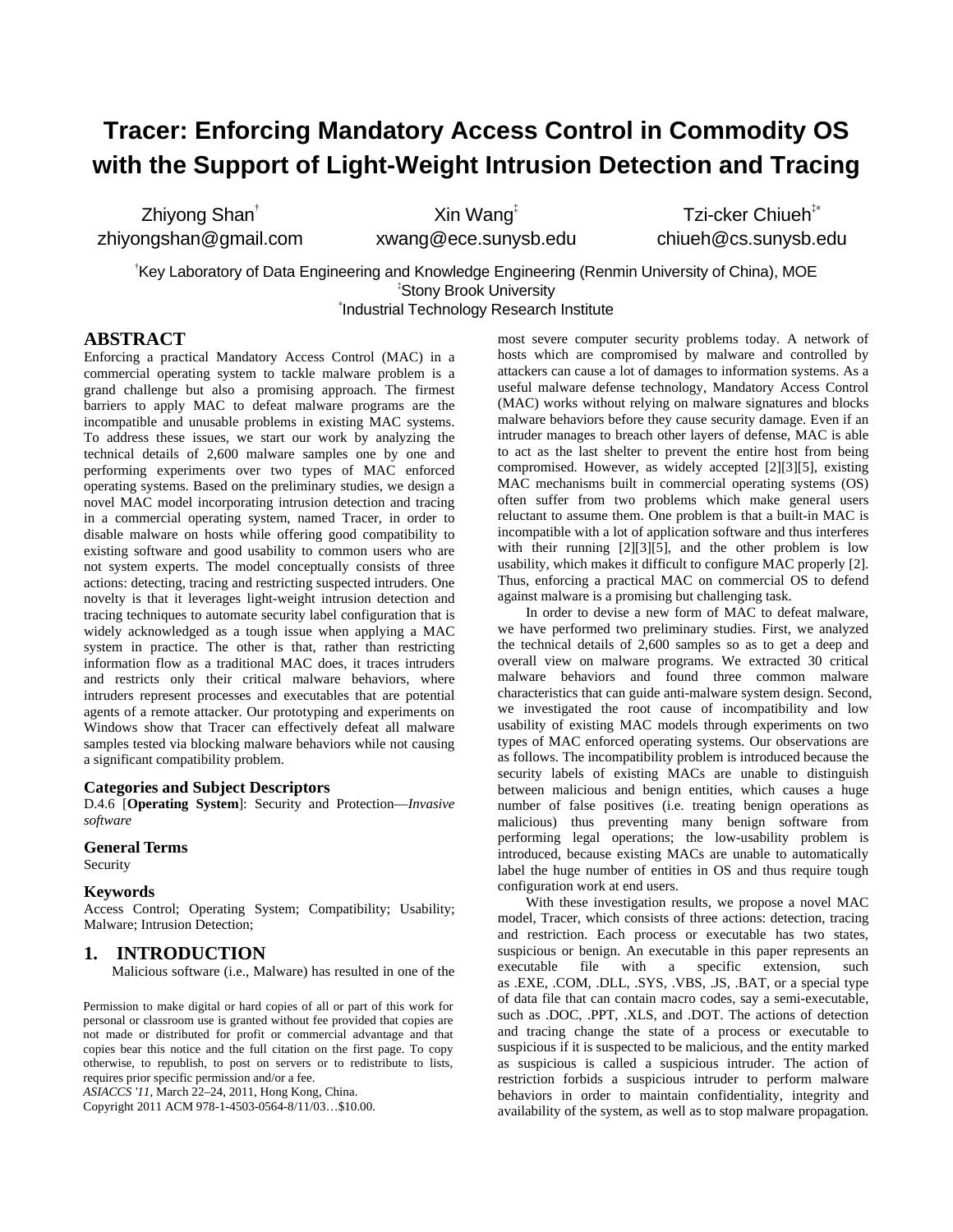

**Figure 1. The top 30 Critical malware behaviors**

To be precise, once detecting a suspicious process or executable, Tracer labels it to be suspicious and traces its descendent and interacted processes, as well as the executables it generates. Tracer does not restrict any operations of benign processes. Meanwhile, it permits suspicious processes to run as long as possible but only forbids their malware behaviors.

The novelty of Tracer is that, it incorporates light-weight intrusion detection and tracing techniques for configuring security labels, i.e., labeling suspicious OS entities, which is often done manually. Moreover, rather than restricting information flow as a traditional MAC does, it traces suspected intruders and restricts the malware behaviors of suspected intruders, i.e., processes and executables that are potential agents of remote attackers. These novelties lead to two advantages. First, Tracer is able to better identify potentially malicious OS entities and regulate their behaviors, which in turn significantly reduces the false positive (FP) rate which is the root cause of incompatibility in existing MAC-enforced systems. Second, Tracer is able to label OS entities automatically to tackle the low usability problem which is the other major issue of existing MAC systems [2].

We have implemented Tracer on Windows and have been using evolving prototypes of the Tracer system in our lab for a few months. Our experiments on the function of Tracer with a set of real-world malware samples demonstrate that it can effectively block malware behaviors while offering good compatibility to applications and good usability to normal users. Moreover, another experiment shows that Tracer causes much fewer FPs than commercial anti-malware tools and MIC (Mandatory Integrity Control) which is a MAC mechanism on Windows Vista

[4][16]. The contributions of this paper are as follows:

- 1. We introduce Tracer, a novel MAC mechanism which integrates intrusion detection and tracing techniques to disable malware on a commercial OS in a compatible and usable manner.
- 2. We have implemented Tracer model on Windows OS to disable malware timely without need of malware signatures. Developing a prototype on Windows is important, because most of the over 236,000 known malware items are designed for the attacks in the Windows environment, only about 700 malware items target for the attack of various Unix/Linux distributions [12].
- 3. Based on the analysis of 2,600 malware samples, we extract 30 critical malware behaviors and summarize three useful malware characteristics, which will benefit future anti-malware researches.
- 4. We investigate the root reasons of incompatibility and low usability problems of existing MACs. Although not all the observations are brand new, we believe that understanding these reasons more comprehensively and illustrating them through the design of an actual system are useful for other MAC researchers.

The rest of the paper is organized as follows. Section 2 introduces in details our investigation on various behaviors of malware programs, and our analysis on existing problems in MAC. Section 3 describes Tracer model. Section 4 provides our prototype and tests of Tracer on Windows. Lastly, we present the related research in Section 5 and conclude the work in Section 6.

## **2. PRELIMINARY STUDIES 2.1 Malware Investigation**

Malware contribute to most Internet security problems. Anti-malware companies typically receive thousands of new malware samples every day. An analyst generally attempts to understand the actions that each sample can perform, determines the type and severity of the threat that the sample constitutes, and then forms detection signatures and creates removal procedures. Symantec Threat Explorer [6] is such a publicly available database which stores the analysis results of thousands of malware samples from various sources and is thus valuable to malware researchers. To have a thorough understanding of the philosophies behind malware design, we have spent considerable amount of time analyzing the behaviors of malware programs. Specifically, since 2008, we have read, recorded and analyzed the technical details of 2,600 malware samples of a wide range of formats and varieties, such as viruses, worms, backdoors, rootkits, and Trojan horses. As taking many samples from the same malware family might make the analysis results biased, we have intentionally not chosen multiple samples of a polymorphic malware or similar malware.

Figure 1 depicts the top 30 critical malware behaviors extracted from the samples and ranked in the descending order of their appearance times. For the behavior repeatedly appearing in a single malware, we only count it once. As the analysis is made on a great number of malware samples, we expect the behaviors captured to reflect the popular attacking techniques taken by the community of malware writers. Our performance studies in Section 4.2 have demonstrated that these behaviors are helpful to defend against unknown malware programs. The top 10 behaviors on the list are explained as follows:

1. **Communicate with a remote host**. Most malware samples need to access the network in order to break into hosts, download files, receive hacker commands, upload confidential information, and spread themselves to other hosts and so on. The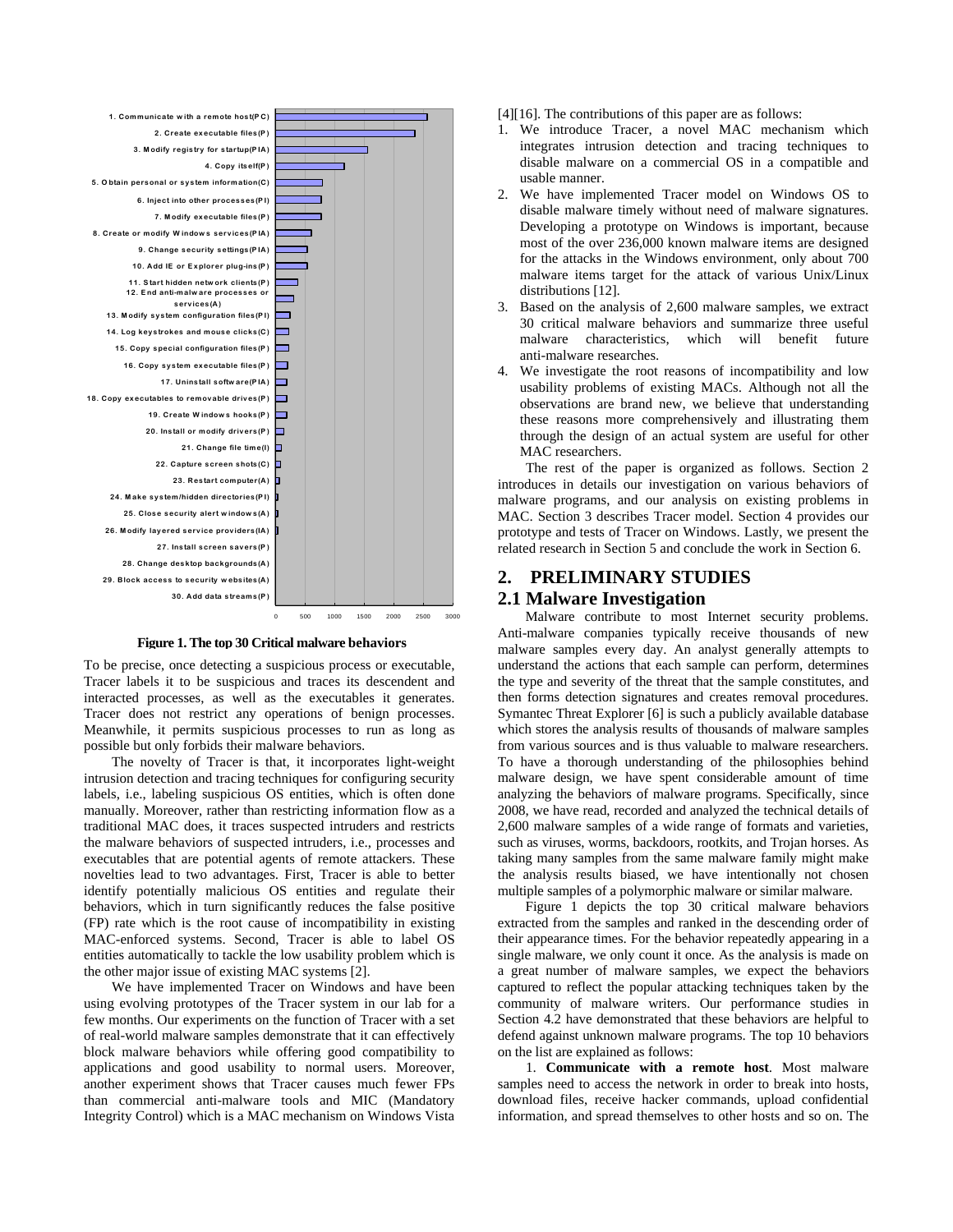most commonly used network protocols are HTTP, POP3, IRC, SMTP, FTP and ICMP. Here, we not only take into account the network communications when a malware sample executes on a host but also the network communications through which a malware sample breaks into a host. **2. Create executable files**. When reaching a system, almost all malware immediately create their executables in various formats, including both binary and script files. A significant part of the created executables comes from the network. **3. Modify registry for startup**. 1,568 malware samples change or create registry entries in order to launch themselves upon restart of the system or applications. The registry entries changed the most are "run", "Explorer" and "Winlogon" under the path "HKEY\_LOCALMACHINE\SOFT-WARE\Microsoft\Windows\C-urrentVersion\". **4. Copy itself**. As a characteristic behavior of malware, more than 1000 malware samples copy themselves to system directories. **5. Obtain personal or system information**. 785 malware samples steal user or system information including password, email address, encryption key, IRC accounts, system version, configuration data, banking data, etc. Particularly, more than half of these malware samples are only interested in system information. **6. Inject into other processes**. 775 malware samples inject malicious codes into other process' address space and remotely start a thread from the code. The system processes often being injected into include explorer.exe, winlogon.exe, svchost.exe, services.exe. **7. Modify executable files**. 769 malware samples insert codes into executables, particularly system dynamic library files, for propagating, hiding or starting up themselves. **8. Create or modify Windows services**. To start or hide themselves, 608 malware samples create or modify services by calling service API functions or directly changing service related registry entries. **9. Change security settings**. To escape from the checking by security software, 550 malware samples change registry to lower the system security level, disable firewall, bypass firewall, disable system restoring mechanism, alter safe mode setting, as well as disable task manager and registry editor. **10. Add IE or Explorer plug-ins**. 541 malware samples add plug-in into IE and Explorer, for example, Browser Helper Object on IE, Shell Service Object on Explorer.

Moreover, from the details of 2,600 malware samples, we discovered three common characteristics of malware that can guide our subsequent anti-malware design:

(1) **Entrance-Characteristics**. All malware samples break into hosts through two entrances, network and removable drive. Most breaking-ins are via network, mainly through **dangerous protocols** including HTTP, POP3, IRC, SMTP, FTP and ICMP, etc. Using these protocols, malware samples can penetrate the network and host firewalls by disguising themselves as popular software conducting benign network traffic.

(2) **Damage-Characteristics**. Malware behaviors can impose multiple forms of damages, i.e., resulting in problems in confidentiality, integrity and availability. Besides, we consider malware propagation as another type of damage since it can indirectly cause the former three forms of damages and eventually lead the entire host to be taken over. For example, the behavior "Copy itself" does not directly hurt security but is an essential step towards propagating itself and then executing malicious behaviors on a host. Therefore, we evaluate the damages of each behavior and record them in Figure 1, using C, I, A, and P to represent the damages related to confidentiality, integrity, availability and propagation respectively.

(3) **Attack-Characteristics**. Malware samples from the network have two attack patterns. One is that, most malware

samples exploit bugs in network-facing daemon programs or client programs to compromise them, then immediately spawn a shell or back-door process. Next, an attacker typically tries to download and install attacking tools and rootkits, as well as performs some other adversary behaviors. The other attack pattern is that, malware samples increasingly use social engineering methods to lure users into downloading and launching them. After started, a malware sample usually copies itself and makes itself a resident in a host.

## **2.2 Problems in MAC**

Incompatibility is a well-known problem when enforcing a MAC model in a commercial operating system [2][3][5]. To investigate its root reason, in a secure network environment, we set up two machines to run MAC enforced operating systems including SELinux [14] with MLS policy enabled and RSBAC [15] with MAC module enabled. After a few days, we observed that these MAC systems produced a huge number of log records about denied accesses, which indicated that some applications failed and some acted abnormally. As the operation environment is secure without intrusion and malware, these denied accesses are thus "false positive". In other words, MAC systems consider benign accesses malicious and refuse them. Many FPs together could make the whole system finally unusable. Although part of the FPs can be removed by experts through fine-granular policy configuration, many of them are not removable, and thus the impacted applications need to be modified before running on the MAC enabled systems.

These unremovable FPs are resulted because most MAC models aim to forbid illegal information flow rather than forbid intrusive behaviors directly. An example of such FPs is the self-revocation problem [3] in Low-Water-Mark model, which forbids a process to write a file created by itself if it has read a file with a lower integrity level before the writing. From the perspective of stopping illegal information flow, forbidding the write operation is reasonable. However, from the perspective of stopping intrusion, the write operation should not be denied if the process is actually not serving for an attacker. Another example of such FPs on a BLP-enforced Unix/Linux stems from the access control of the directory "/tmp" shared by the entire system [17]. To prevent illegal information flow, a process with a lower sensitive level can not read from /tmp or a process with a higher sensitive level can not write to /tmp. However, from the view of intrusion prevention, these processes do not necessarily represent intruders so that their "read" or "write" accesses to the /tmp should not be simply denied. Although it is possible to resolve this problem by adding "hiding sub directories" under /tmp, it is still difficult to eliminate the FPs resulting from many other shared entities on an OS, such as shared files, devices, pipes and memories.

Meanwhile, the security labels of MAC models also do not suit for fighting against malware, as they are designed to represent information integrity level or confidentiality level but not to distinguish between malicious and benign entities. In fact, a lower integrity level alone can not indicate that a process is malicious, as "malicious" also has other meanings, e.g., lower confidentiality and the risk of damaging system availability. Similarly, a lower confidentiality level alone cannot indicate that a process is malicious. Moreover, MAC labels are defined before an intrusion happens and can not be changed dynamically to reflect intrusion propagation in an OS. Although some of the MAC models are able to adjust label states, e.g. LOMAC [3] and DTE [9], they are still not flexible enough to track the intrusion propagation at the whole system level. Consequently, MAC labels can not differentiate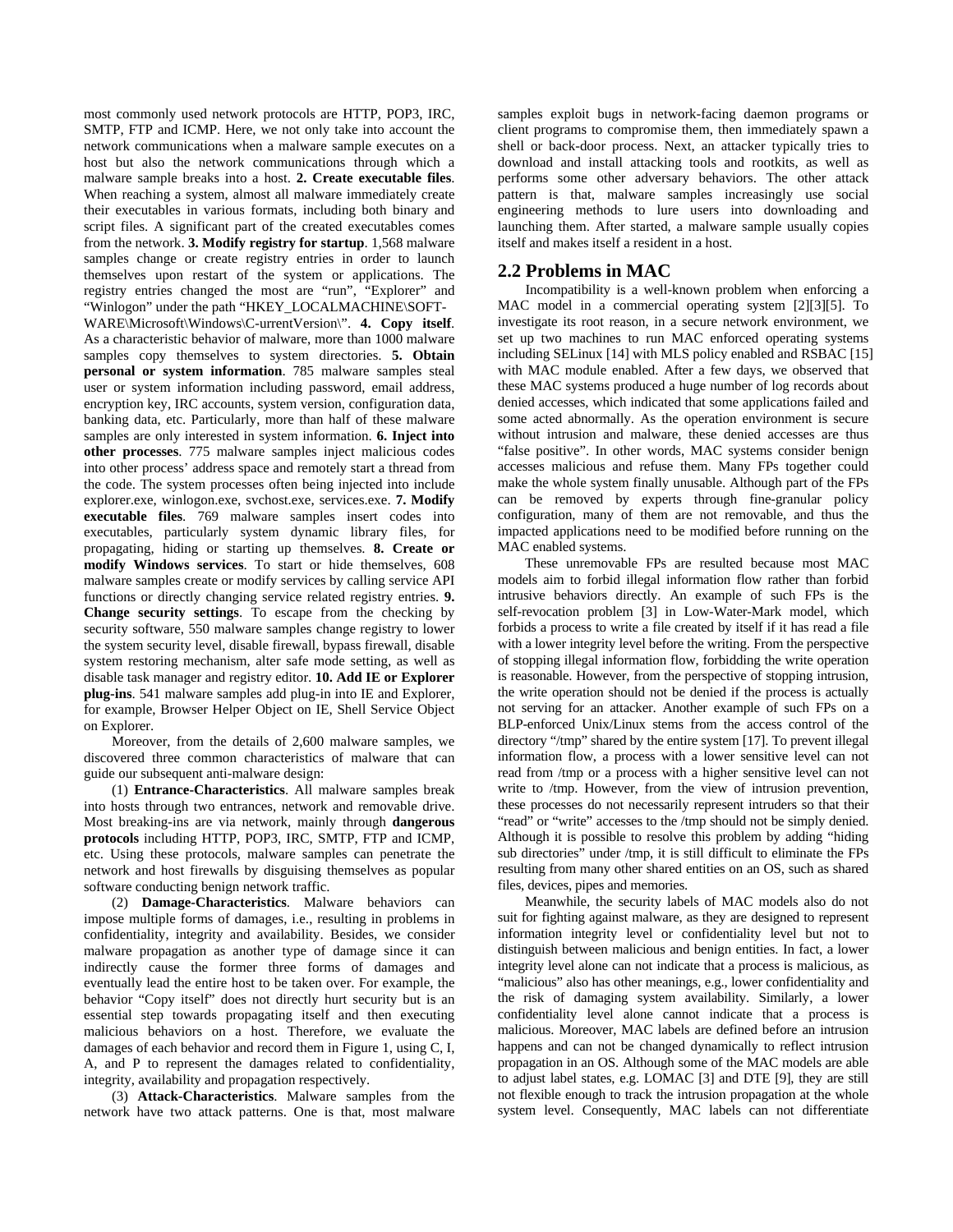

**Figure 2. Tracer model**

between malicious and benign entities. Relying on these labels, a MAC system often fails to make correct decisions on intrusion blocking which eventually results in many FPs.

Low-usability is another problem in a MAC-enabled system, as it often requires complicated configurations and unconventional ways of usage. In a modern OS, there are a wide range of entities including processes, files, directories, devices, pipes, signals, shared memories and sockets, etc. If just considering the files, there are more than 100,000 files on a typical Windows XP or Linux desktop. Moreover, MAC systems have complex policy interfaces which are difficult to configure. For instance, SELinux has 29 different classes of objects, hundreds of possible operations, and thousands of policy rules for a typical system. Hence, it is cumbersome for a common user to correctly configure labels for all entities without leaving security vulnerabilities. In addition, after enforcing a MAC, users must break their usage convention and learn how to use the MAC. Consequently, the ideal way for MAC to provide good usability is to automatically initialize and change entity labels without changing users' usage convention or requiring extra knowledge.

## **3. TRACER MODEL**

In this section, we present our Tracer model that aims to disable malware in a commodity OS by disallowing malware behaviors. The adversaries of Tracer are malware programs that break into a host through the network and removable drives. As Windows is the most popularly used OS and attractive to hackers, the description of Tracer is based on our design for Windows. We believe the model can also be applied to other operating systems (e.g. Linux) with some changes. Investigating the suitability of Tracer for non-Windows operating systems is beyond the scope of this paper.

#### **3.1 Model overview**

The design of an access control model needs to answer three questions. The first is how to define the security label. Based on the analysis in Section 2.2, we introduce a new form of security label called suspicious label for our Tracer model. It has two values: suspicious and benign. A suspicious label indicates that the associated process is potentially serving for an intrusion purpose and thus possible to initiate some malicious behaviors. Meanwhile, Tracer only assigns a suspicious label to a process or an executable,

because a process is possibly the agent of an intruder and an executable determines the execution flow of a process which represents an intruder. All other entities in OS, e.g. non-executables, inter-process communication objects, registry entries, etc, do not need suspicious labels. When a process requests to access these entities, Tracer mainly utilizes their DAC information to make access control decisions, thus a huge amount of configuration work can be reduced while When Performing Inter-Process Communications keeping traditional usage conventions unchanged. The second design question is how to configure security labels. As discussed in Section 2.2, in order to achieve good usability, a MAC model must have the capability of automatically deploying security labels. Accordingly, we introduce two types of actions named "detection" and "tracing" to automate the security label deployment progress. The two actions employ intrusion detection and tracing techniques respectively to recognize and mark suspicious processes and executables. The third design question is about access control rules. Being of mandatory access control, the rules of Tracer forcibly refuse the requests from suspicious processes if and only if the requests could lead to a malware behavior.

Figure 2 gives an overview of Tracer which consists of three types of actions, detection, tracing and restriction. Each process or executable has two states, suspicious and benign. The actions of detection and tracing change the state of a process or executable to suspicious if it is identified as a potential intruder. The restriction action forbids a suspected intruder to perform malware behaviors in order to protect CIAP. That is to protect confidentiality, integrity and availability, as well as to stop malware propagation. The three actions work as follows. Once detecting a suspected process or executable, Tracer labels it as suspicious and traces its descendent and interacted processes, as well as its generated executables. Tracer does not restrict benign processes at all, and permits suspicious processes to run as long as possible but stops their malware behaviors that would cause security damages. In addition, Tracer also provides a special system call to allow a user to change the state of a suspicious process or executable back to benign if the user trusts it. In the rest of this section, we describe Tracer model in details, including detecting, tracing and restricting intruders.

#### **3.2 Detecting Intruders**

The detecting action is responsible for identifying all potential intruders. We do not intend to design a complex intrusion detection algorithm to achieve a low FP rate at the cost of heavy overhead. Instead, we design a light-weight intrusion detection algorithm that can identify all potential intruders but may have a relatively higher FP rate at the initial step. However, even if the detecting action wrongly denotes a benign process as suspicious, the subsequent actions of Tracer, i.e., tracing and restricting actions, will still allow it to run rather than stop it immediately, but only prevent it from executing featured malware behaviors. In other words, Tracer is built to have a good tolerance to the FPs caused by the detecting action.

As depicted in Figure 2, the detection works at two levels: entrance and interior. The detection at entrance attempts to check all possible venues through which a malware program may break into the system. Network communications is the main type of entrances and most malware programs exploit several common dangerous protocols to compromise hosts as these protocols are usually permitted by firewalls according to the Entrance-Characteristics presented in Section 2.1. Hence, we denote a process as suspicious if it receives network traffic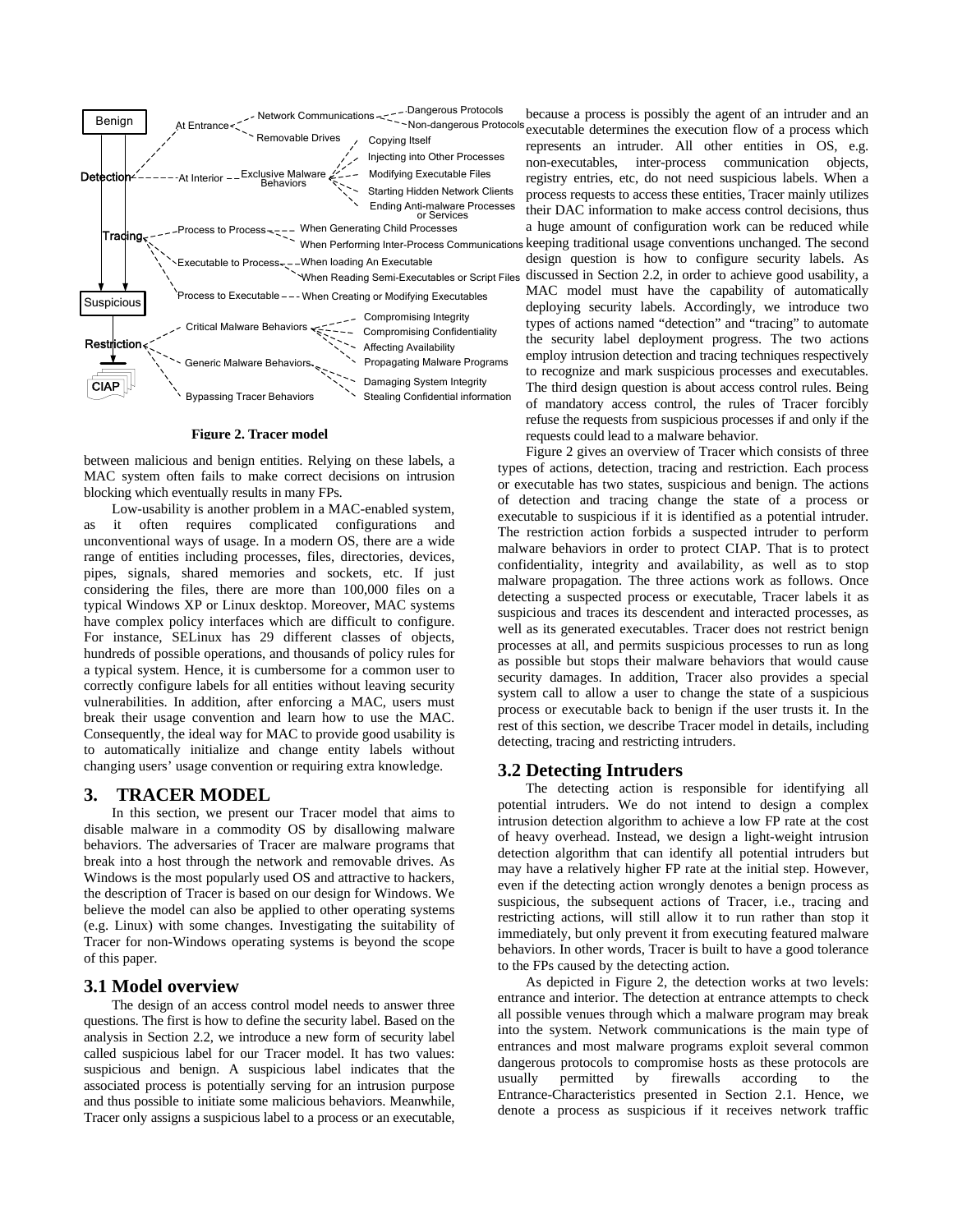through dangerous protocols. A frequently used application (e.g., web browser) thus might be denoted as suspicious but its normal running will not be affected, because Tracer doesn't restrict the suspected processes instantly and permits them to perform as long as possible except stopping their critical malware behaviors. The rest of the network protocols, say non-dangerous protocols, are difficult to be exploited by malware programs, because they are not permitted by firewalls since benign software rarely use them. Nevertheless, in order to completely monitor all the network traffic, we denote a process as suspicious if it receives network traffic through a non-dangerous protocol and then exhibits any of the malware behaviors. Instead of only checking non-dangerous network protocols, further checking malware behaviors can reduce the extra high FP rate. The Attack-Characteristics summarized in Section 2.1 supports this point. That is, a process exploited by a malware program from the network necessarily executes at least one critical malware behavior, e.g., launching a shell process or downloading an executable, to propagate the malware program within the system. Although a carefully crafted malware program that subverts a process through a non-dangerous protocol can perform some behaviors before performing a malware behavior, it is difficult for the process to make significant damages on the system. The reason is that the malware behaviors monitored by Tracer include all of the behaviors that can cause significant damages, let alone that malware programs are difficult to attack a host through non-dangerous protocols which are usually blocked by firewalls. The other type of entrances through which malware programs get into the system is removable drives according to the Entrance-Characteristics, hence we denote a process as suspicious when it opens or loads an executable from a removable drive.

With these detecting approaches enforced, however, two types of system maintenance tasks, i.e., updating software through the network and installing software from a removable drive, can not be performed because the processes that perform these tasks are treated as suspicious. As presented in the literature work [2] [3], a MAC policy should have ways to specify exceptions since no simple policy model can capture all accesses that need to be allowed and at the same time forbid all illegal accesses. Hence, we provide two means to facilitate these system maintenance tasks. One is trusted communications through which processes can update software remotely without being marked as suspicious. A communication is considered to be trustful if the three factors associated with it, i.e., "image file of the local process", "communication protocol" and "remote host" are all trusted. Meanwhile, a trusted communication is time limited, i.e., effective only within a predefined time period. Although a trusted protocol, e.g. SSL, is not absolutely secure, a further check of the process' image file, the remote host and the time stamp simultaneously will greatly reduce the attack surface. Moreover, as a computer usually only needs to access a few well-known sites to update its necessary software, the administrator can easily set up the trusted communications required. The other means is a new system call to facilitate a user to manually remove suspicious labels on specific processes or files if the user trusts them. For example, when installing benign software from a CD disk, a user can remove the suspicious labels from the processes which read the executables on the CD disk then Tracer will not affect the installation progress any more. Note that, only a process without a suspicious label has the privilege to use the system call so as to prevent a malware program from bypassing Tracer.

Although bypassing the detection at entrances is difficult, in case that a sophisticated malware program unexpectedly breaks into

the system, we prepare a type of detection at the interior of the system to ambush it. This type of detection monitors the exclusive malware behaviors that a benign program will not exhibit. The current version of Tracer conservatively uses five such behaviors to detect malware programs inside a system as shown in Figure 2. More behaviors can be monitored for malware detection in the interior at the cost of additional FPs. Actually, these behaviors together provide a strong detection capability as they are indispensable to most malware programs, e.g., "Copy itself". In addition, this type of detection will not bring extra performance overhead since the restricting action of Tracer also needs to monitor such behaviors, which will be presented in Section 3.3.

In short, the detection action identifies a process as suspicious if it meets one of the following conditions: *receiving network traffic through dangerous protocols; receiving network traffic through non-dangerous protocols then exhibiting any of the malware behaviors; reading or loading an executable from a removable drive; and exhibiting any of the five exclusive malware behaviors.*

## **3.3 Tracing Intruders**

To track intruders within an operating system, one can use OS-level information flow as done in [18] [26]. However, a major challenge for leveraging OS level information flow to trace suspicious entities is that, file and process tagging usually leads the entire system to be floated with "suspicious" labels and thus incurs too many FPs. To address this issue, we propose the following two methods to limit the number of tagged files and processes in a single OS while preventing malware programs from evading the tracing as much as possible.

For tagging files, unlike the approaches in [18] [26] and the schemes of many malware detection and MAC systems [1][2][5][21] that trace information flow on OS level, Tracer only focuses on the tagging of executables while ignoring non-executables and directories. This is because an executable represents the possible execution flow of the process loading it, thus it should be deemed as an inactive intruder while a process is considered as an active intruder. On the other hand, since there are a huge number of non-executable files and directories within a single OS, not tracing them can prevent the entire file system from being floated with the suspicious labels that mostly are due to FP.

For tagging processes, we observed that the excessive number of tags mainly come from tracing IPC (Inter-Process Communication), i.e. marking a process as suspicious if it receives IPC data from a suspicious process, just as the approaches assumed in [2] [18]. To address this issue, Tracer only tags a process receiving data from dangerous IPCs that can be exploited by a malware program to take control of the process to perform arbitrary malicious behaviors. Note that, dangerous IPCs do not include the other types of vulnerable IPCs that can be used to launch denial-of-service attack, or disclose sensitive information, or escalate the privileges of the processes which send IPC data. Moreover, a dangerous IPC only involves the local IPCs instead of the IPCs over the network, since the detection at entrance can mark a process that receives IPC data from the network as suspicious. In order to identify the dangerous IPCs, we investigated Microsoft Security Bulletins [19], a database storing information about security vulnerabilities on Windows family OS and other Microsoft software. As malware programs usually exploit these vulnerabilities to compromise Windows hosts, Microsoft Security Bulletins become primary sources for analyzing attack vectors of Windows OS as done in [11]. Concretely, we analyzed all vulnerabilities recorded in security bulletins related to named-pipes, local procedure calls, shared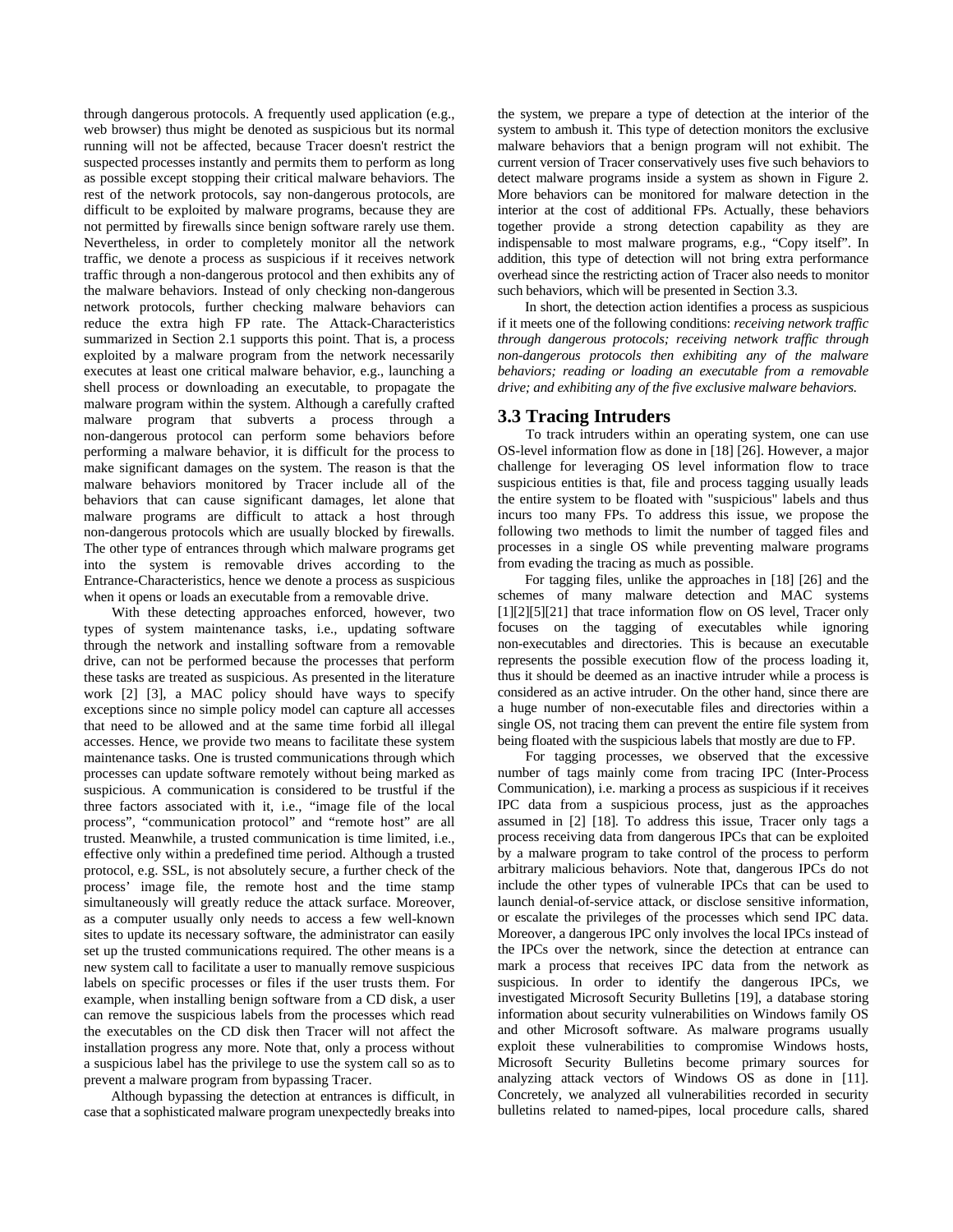memories, mailslots and Windows messages from 1998 to 2009, as these IPCs send free-formed data that can be crafted to exploit bugs in the receiving process. However, among all of the security bulletins, we only found one dangerous IPC, i.e. MS03-025 [19]. The result reveals that in reality it is quite difficult to propagate malware through local IPCs within a Windows OS since people could only find one dangerous IPC over the period of eleven years. Consequently, Tracer employs a Dangerous-IPC-List to record and trace each type of dangerous IPC since there should be a very limited number of dangerous IPCs in a Windows OS.

Therefore, we mark the following entities as suspicious: *a process spawned by a suspicious process, an executable created or modified by a suspicious process, a process loading an executable with a suspicious label, a process receiving data from a suspicious process through a dangerous IPC, and a process reading a semi-executable or script file with a suspicious label.* 

A script file is written in interpreting language, e.g. JavaScript or VBScript, and thus needs execution engine, e.g. wscript.exe or cscript.exe, to load and run it. Accordingly, to defend against a script virus, Tracer should restrict the engine processes that are reading and interpreting a suspicious script file. On the other hand, a semi-executable represents certain types of data files that might contain macro codes, which mainly involves various types of Microsoft Office documents, e.g. Word, Excel, PowerPoint, and template files. Although the macro virus protection in Office software can reduce the chances of macro virus infection, relying on it is very dangerous because crafted macro codes are able to subvert it and cause destructive damages, for example, viruses Melissa and W97M.Dranus. Consequently, Tracer considers a process that reads a suspicious semi-executable as suspicious in order to defeat macro virus.

#### **3.4 Restricting Intruders**

In order to disable malware programs on a host, the restricting action monitors and blocks intruders' requests for executing critical malware behaviors listed in Figure 1. Additionally, to reduce FPs, a few malware behaviors that are indispensable to benign programs and do not directly hurt security are not blocked but traced, for instance, "Create executable files" which is often utilized by Internet browsers to download and run ActiveX programs from web pages.

To follow the principle of complete mediation [13] for building a security protection system, Tracer further restricts two special behaviors, called **generic malware behaviors**, to protect security more widely. The first one is "Steal confidential information", which represents all illegal reading of confidential information from files and registry entries. The other is "Damage system integrity", which represents all illegal modifications of the files and registry entries that require preserving integrity. In addition, other behaviors that can be used to bypass Tracer mechanism also need to be monitored and restricted, including "Change file attributes", "Change registry entry attributes", "Execute non-executable files" and "Execute Tracer special system calls". The behavior "Change file attributes" represents changing file extension names to executable or changing file DAC information.

By mediating all these behaviors, Tracer is able to preserve system security and prevent a malware program from propagating itself in the system. To be specific, confidentiality is mainly achieved by blocking the generic behavior "Steal confidential information"; integrity is mainly protected by blocking the generic behavior "Damage system integrity"; availability is defended by blocking the behaviors listed in Figure 1 with the capital letter A

attached; propagation is prevented by blocking the behaviors in Figure 1 with the capital letter P attached.

Meanwhile, blocking these behaviors can also help to defend against unknown malware programs because of two reasons. First, these behaviors are extracted from thousands of malware samples and thus represent popular hacking techniques that are often used in unknown malware programs by malware authors. For example, the behavior "Add IE or Explorer plug-in" is also a popular technique that is frequently used by enormous amount of malware programs both known and unknown to hide and automatically launch themselves, as well as monitor user data. Second, these behaviors are high-level behaviors so that they widely cover various low-level behaviors of various types of malware programs known or unknown. For example, "Communicate with a remote host" involves downloading hacker tools, sending emails to spread malware programs, connecting with a remote host to accept hacker commands, etc. Particularly, the two generic malware behaviors presented previously actually cover all illegal accesses of files/directories and registry entries in the system.

To efficiently restrict these malware behaviors, an issue needs to be addressed. That is how to determine the generic malware behaviors. We identify behaviors "Steal confidential information" and "Damage system integrity" by monitoring illegal reading on read-protected objects and illegal writing on write-protected objects, respectively. However, it is difficult to identify the objects that need protection among a large number of candidates in a Windows OS in order to recognize the generic malware behaviors. A traditional MAC requires users to give every file a security label to identify whether the file needs protection, which in turn becomes a heavy burden on general users. In Tracer, we utilize the existing operating system information "file extension name" and "DAC information" to denote the protected files and registry entries. To be specific, we use file extension names to recognize the executables and configuration files that usually are write-protected. For example, .exe, .com, .dll, .sys, .js, and .vbs represent executables; .ini and .inf represent configuration files. Meanwhile, we use the DAC information of a file to determine whether it is protected. If the user group "Everyone" does not have a read permission on a file, the file is treated as read-protected; if the user group "Everyone" does not have write permission on a file, the file is treated as write-protected. Similarly, we use the permission of user groups "Users", "Everyone" and "Restricted" to recognize protected registry entries. In addition, we do not allow an intruder to change file extension and DAC information. As a result, an attacker is not able to alter a file or registry entry from a protected state to an unprotected state to escape the access control mechanism. With above methods, the configuration work required to identify files and registry entries to be protected is significantly reduced without changing the user's usage convention.

## **3.5 Limitation**

Although Tracer has advantages on compatibility, usability and defense against unknown malware programs, it also has a limitation that requires further research. As based on static malware characteristics and behaviors, detection in Tracer cannot be dynamic over time in the sense of evolving with the emergence of new malware characteristics and behaviors. In future, we will try to improve Tracer to address this limitation.

#### **4. IMPLEMENTATION**

To evaluate the effectiveness of Tracer model, we have developed a prototype implementation for Windows XP, and carried out a series of experiments. Although XP is not as new as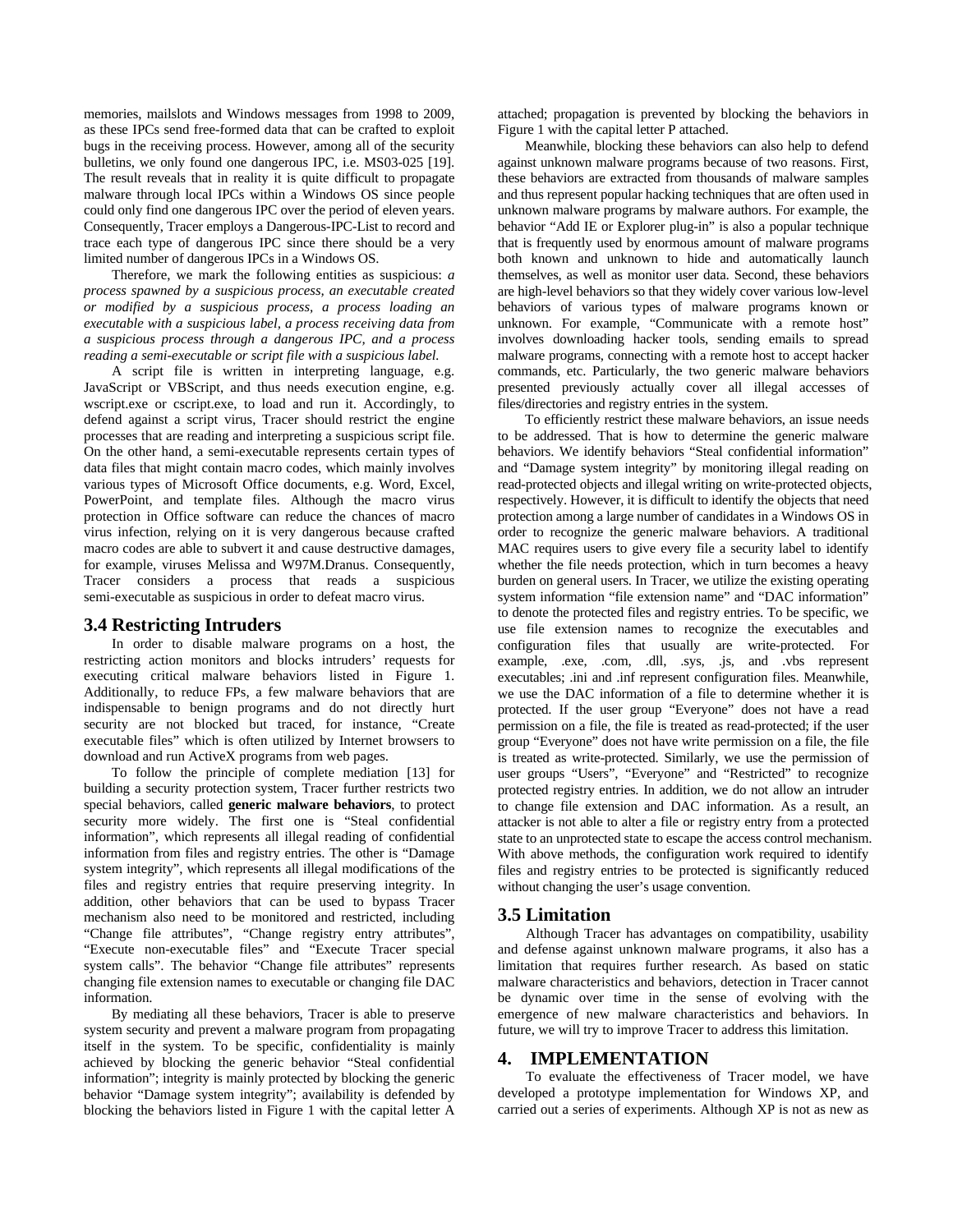**Table 1. Decision logic of Tracer.** The Benign Process and Suspicious Process columns represent that the processes requesting the behaviors below are benign or suspicious respectively. Ip and Ie indicate setting the related process or executable as suspicious respectively. D indicates denying the behavior request.

| Behaviors<br>Trace Restrict Detect<br>Trace Restrict<br>Detect<br>1. Communicate<br>Normal Communication<br>Iр<br>with a remote host<br><b>Trusted Communication</b><br>$\overline{I}_e$<br>2. Create executable files<br>3. Modify registry for startup<br>$I_{\rm P}$<br>4. Copy itself<br>5. Obtain personal or system information | D<br>D<br>D<br>D<br>D |
|---------------------------------------------------------------------------------------------------------------------------------------------------------------------------------------------------------------------------------------------------------------------------------------------------------------------------------------|-----------------------|
|                                                                                                                                                                                                                                                                                                                                       |                       |
|                                                                                                                                                                                                                                                                                                                                       |                       |
|                                                                                                                                                                                                                                                                                                                                       |                       |
|                                                                                                                                                                                                                                                                                                                                       |                       |
|                                                                                                                                                                                                                                                                                                                                       |                       |
|                                                                                                                                                                                                                                                                                                                                       |                       |
|                                                                                                                                                                                                                                                                                                                                       |                       |
| $I_{P}$<br>6. Inject into other processes                                                                                                                                                                                                                                                                                             |                       |
| $I_{\rm P}$<br>7. Modify executable files                                                                                                                                                                                                                                                                                             |                       |
| 8. Create or modify Windows services                                                                                                                                                                                                                                                                                                  | D                     |
| 9. Change security settings                                                                                                                                                                                                                                                                                                           | D                     |
| 10. Add IE or Explorer plug-ins                                                                                                                                                                                                                                                                                                       | D                     |
| 11. Start hidden network clients<br>$I_{\rm P}$                                                                                                                                                                                                                                                                                       | D                     |
| 12. End anti-malware processes or services<br>$I_{\rm P}$                                                                                                                                                                                                                                                                             | D                     |
| 13. Modify system configuration files                                                                                                                                                                                                                                                                                                 | D                     |
| 14. Log keystrokes and mouse clicks                                                                                                                                                                                                                                                                                                   | D                     |
| 15. Copy special configuration files                                                                                                                                                                                                                                                                                                  | D                     |
| $I_{e}$<br>16. Copy system executable files                                                                                                                                                                                                                                                                                           |                       |
| 17. Uninstall software                                                                                                                                                                                                                                                                                                                | D                     |
| 18. Copy executables to removable drives                                                                                                                                                                                                                                                                                              | D                     |
| 19. Create Windows hooks                                                                                                                                                                                                                                                                                                              | D                     |
| 20. Install or modify drivers                                                                                                                                                                                                                                                                                                         | D                     |
| 21. Change file time                                                                                                                                                                                                                                                                                                                  | D                     |
| 22. Capture screen shots                                                                                                                                                                                                                                                                                                              | D                     |
| 23. Restart computer                                                                                                                                                                                                                                                                                                                  | D                     |
| 24. Make system/hidden directories                                                                                                                                                                                                                                                                                                    | D                     |
| 25. Close security alert windows                                                                                                                                                                                                                                                                                                      | D                     |
| 26. Modify layered service providers                                                                                                                                                                                                                                                                                                  | D                     |
| 27. Install screen savers                                                                                                                                                                                                                                                                                                             | D                     |
| 28. Change desktop backgrounds                                                                                                                                                                                                                                                                                                        | D                     |
| 30. Add data streams                                                                                                                                                                                                                                                                                                                  | D                     |
| Damage system integrity                                                                                                                                                                                                                                                                                                               | D                     |
| Steal confidential information                                                                                                                                                                                                                                                                                                        | D                     |
| L,<br>Mount removable drives<br>L.                                                                                                                                                                                                                                                                                                    |                       |
| Change file attributes                                                                                                                                                                                                                                                                                                                | D                     |
| Change registry entry attributes                                                                                                                                                                                                                                                                                                      | D                     |
| Iр<br>Create processes                                                                                                                                                                                                                                                                                                                |                       |
| $I_{P}$<br>Load suspicious executables                                                                                                                                                                                                                                                                                                |                       |
| $I_{\rm P}$<br>Read certain suspicious executables                                                                                                                                                                                                                                                                                    |                       |
| Iр<br>Communicate with local processes                                                                                                                                                                                                                                                                                                |                       |
| Execute non-executable files                                                                                                                                                                                                                                                                                                          | D                     |
| Execute Tracer special system calls                                                                                                                                                                                                                                                                                                   | D                     |

Vista, it is enough for verifying the Tracer model since both versions of OS have very similar system calls and Win32 API functions based on which Tracer works. Moreover, if developing the prototype on Vista, the MIC might interfere with Tracer as both schemes attempt to complete MAC tasks.

#### **4.1 Implementation**

Tracer implementation consists of two parts: Interception and Decision. Most of the implementations are located in the kernel so that they are difficult to be bypassed. The Interception part monitors Native Windows API functions (i.e. system call) at the kernel level and Win32 API functions (i.e. system library functions) at the application level, then issues behavior requests to the Decision part, and allows or disallows a behavior according to the result returned from the Decision part. The intercepted behaviors are listed in Table 1.

Most behaviors can be intercepted by monitoring only one essential system call function or a Win32 API function, for example, monitoring NtDeviceIoControlFile() for "Communicate with a remote host", monitoring NtCreateFile() for "Create executable", monitoring NtOpenFile() for "Steal confidential information". Some behaviors consist of more than one system call or Win32 function, for instance, the behavior "Inject into other processes" consists of OpenProcess(), VirtualAllocEx(), WriteProcessMemory(), CreateRemoteThread(), etc. Considering the performance impact, we only intercept the first essential function, i.e. OpenProcess(), and block it if a suspicious process tries to perform an execution, such that the subsequent calls, i.e.WriteProcessMemory() and CreateRemoteThread(), which would cause damages are not executed any more. Moreover, to prevent intended bypassing, Tracer always intercepts a function at the kernel level rather than the application level if possible. Thus, for the behavior "Inject into other processes", Tracer actually intercepts NtOpenProcess() at the kernel level rather than OpenProcess() at the application level. However, the file-copying like behaviors in Figure 1 can not be identified by intercepting a single system call as they consist of two essential system calls for reading and writing files respectively. Thus, we devised an algorithm to correlate the two system calls by exploiting related file names and buffers.

The Decision part residing in the kernel handles behavior requests from the Interception part. When making a decision, it first reads the Tracer attributes of processes and files, e.g., suspicious flags and DAC information, and then decides whether to permit the behaviors and whether to modify the Tracer attributes according to the Tracer actions presented in Section 3. Table 1 shows the decision logic implemented in the Decision part.

To be permanent, the suspicious flag of an executable is stored in a specially created file stream of the executable file. The suspicious flag of a process, however, is stored in a data structure associated with the process in the memory. The whole implementation is encapsulated in a kernel driver and a DLL. The kernel driver is responsible for intercepting system calls via modifying the system call entry point in the System Service Dispatch Table (SSDT), and implementing the Decision part within the kernel. The DLL is responsible for intercepting Win32 API functions via modifying the library function entry point in the Import Address Table (IAT) of application processes. Note that, our Tracer implementation does not need to impose any modifications on the Windows or application codes, thus it is highly compatible with existing software.

#### **4.2 Evaluation**

We evaluate Tracer performance from three important perspectives: its effectiveness in ensuing security, its compatibility with application software, and the overhead added after enabling Tracer on OS.

**Security**. To verify the capability of Tracer on restricting malware behaviors, we collected 93 real-world malware samples, most of which are obtained from a publicly available website [20]. 32 of the samples are unknown to Tracer, because they can not be found with the same or different names in Symantec Threat Explorer from which the critical malware behaviors are extracted. We also prepared 54 benign samples mostly from two reputable websites, i.e. technet.microsoft.com and www.download.com. To further facilitate the experiments, we prepare a set of monitoring tools to help check experimental results, which include ApiMonitor to record system call and Win32 API,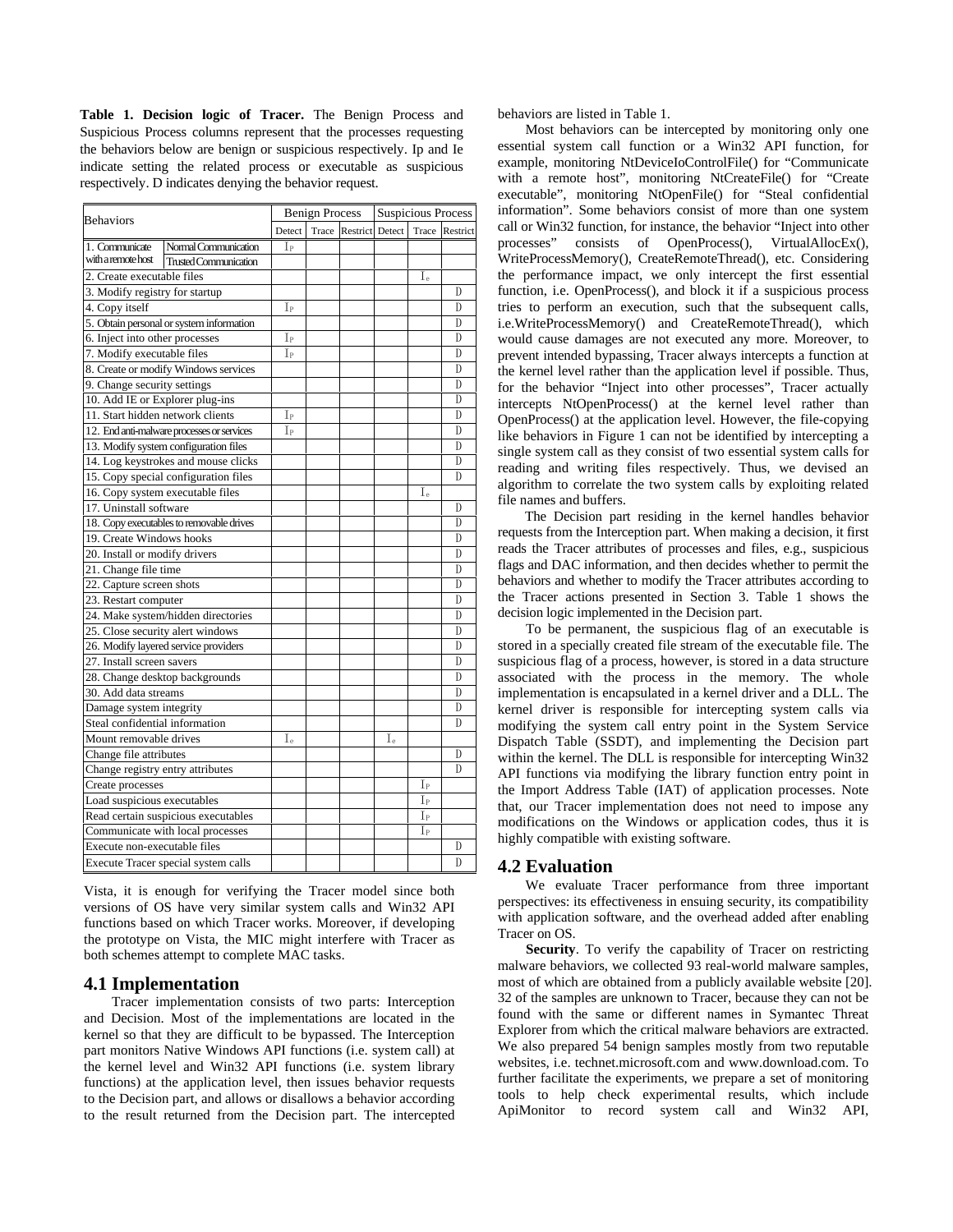ProcessExplorer to analyze processes, Regmon to trace registry activities, and Filemon to monitor file operations. Meanwhile, we set up a local network which consists of two servers and two hosts as a testing environment [25]. One server machine, on which the samples to be tested are intentionally placed, runs an IIS web server, a ftp server and an EZ-IRC server. The other server machine, on which only benign samples are placed, runs an IIS web server to act as a trusted site for testing trusted communications. Note that, in reality the trusted sites can be easily recognized by general users because a host only has to connect to several well-known websites to upgrade its important software. The host machines installed with Windows XP run the client programs that are often the attacking vectors for malware samples, including mIRC, MSN Messenger, MS Outlook, eMule, KaZaA, IE and ftp client, etc. To emulate the real-world usage scenarios, we login the hosts and perform various types of tasks, such as browsing the malicious website and ftp server in the local network and downloading samples, sending and receiving malicious instant messages and emails, accessing P2P shared folders or removable drives that contain samples. Thus, the samples are introduced into a host through various channels. With this testing environment, the capability of Tracer to detect, trace and restrict malware behaviors can be thoroughly evaluated.

For every sample, we perform a two-step experiment. First we run a sample on a host without turning on Tracer and record what happens using the monitoring tools above. Then, we enable Tracer protection, run the same sample, and record what happens again. We can determine whether a sample is indeed disabled from two perspectives. First, we deduce whether malware behaviors are successfully executed by comparing the two versions of logs produced by ApiMonitor, Regmon and Filemon without or with protection. Second, we manually check whether the files, registry entries and processes that are created by the sample and recorded in the former logs are exactly present or not in the logs after turning on the Tracer. Moreover, we restart the computer to see if the sample can be enabled automatically.

The testing results are reported in Table 2. For each type of samples, after turning on Tracer, we record the number of false negatives, i.e., FNs, and the number of FPs. We can see that Tracer was able to correctly disable all malware samples including known and unknown ones, as well as block or cancel all their malware behaviors. However, it falsely stopped 3 benign samples by blocking their behaviors. The FPs were a personal firewall program, a file system tool and a process tool, downloaded from the IRC and web server with which we did not set up a trusted communication. By analyzing the logs, we observed that some behaviors of these benign programs closely resemble those of malware, for example, "Create or modify Windows services", "Modify system configuration files", "Install or modify drivers", "Modify registry for startup", etc. As Tracer relies on the source and behaviors of a program to identify a malware program, the benign programs that come from a remote host through an untrusted communication are tracked and restricted as suspicious ones. However, one still can make the programs work by manually removing the suspicious flags from the program files before running them.

To compare with other anti-malware techniques on Windows, we performed an experiment to test three popular commercial tools: Kaspersky [27], VIPRE [28] and MIC. The former two running on XP are well known anti-malware tools and have modules blocking suspicious behaviors to defend against unknown malware. The anti-malware tools relying only on signatures can not detect unknown malware [1] and thus are inappropriate to

| <b>Table 2. Security test results.</b> FP Rate is 5.6% and FN Rate is 0%. |  |  |  |
|---------------------------------------------------------------------------|--|--|--|
|---------------------------------------------------------------------------|--|--|--|

| <b>Samples</b>    |                    |                | <b>Programs</b> |                | <b>Behaviors</b> |            |            |
|-------------------|--------------------|----------------|-----------------|----------------|------------------|------------|------------|
|                   |                    | Total          | <b>FNs</b>      | <b>FPs</b>     | <b>Total</b>     | <b>FNs</b> | <b>FPs</b> |
| Known<br>malware  | Worm               | 20             | $\Omega$        |                | 274              | 0          |            |
|                   | Trojan             | 19             | $\theta$        |                | 155              | $\theta$   |            |
|                   | Backdoor           | 17             | $\Omega$        |                | 152              | $\theta$   |            |
|                   | Script Virus       | $\overline{c}$ | $\Omega$        |                | 65               | $\theta$   |            |
|                   | Macro Virus        | 3              | $\Omega$        |                | 49               | $\theta$   |            |
| Unknown malware   |                    | 32             | $\theta$        |                | 491              | $\Omega$   |            |
| Benign<br>program | Security utilities | 11             |                 | 1              | 103              |            | 8          |
|                   | System utilities   | 10             |                 | $\overline{c}$ | 83               |            | 15         |
|                   | Games              | 7              |                 | $\theta$       | 82               |            | $\Omega$   |
|                   | Multi-media        | 10             |                 | $\Omega$       | 36               |            | $\Omega$   |
|                   | Web Pages          | 16             |                 | $\theta$       | 99               |            | $\Omega$   |
| Sum               |                    | 147            | $\Omega$        | 3              | 1589             | $\Omega$   | 23         |

compare with Tracer especially on FP rate. MIC is a partial enforcement of BIBA model in Vista kernel [16], which is the only MAC mechanism in Windows OS family. For every anti-malware technique, we tested all of the samples in Table 2. We count a program as a FP if the anti-malware technique abnormally refuses or alarms at least one of its access requests, since this will affect the running of the testing program or annoy the user. We do not count a program as a FP if it fails on Vista but the failure is not caused by MIC. Figure 3 shows the FP rates (FPR) obtained. MIC and the anti-malware tools have FP rates above 34%, whereas, Tracer has FP rate of merely 5.6%. The high FP rate of MIC comes from the no-write-up rule of BIBA model. The modules that block suspicious behaviors contribute to most of FPs of the anti-malware tools. The fundamental reason is that the anti-malware tools identify a suspicious behavior only based on the behavior itself while Tracer further considers the suspicious label of the process requesting the behavior. On the other hand, the FN rates of Kaspersky, VIPRE and Tracer are almost all zero. However, MIC is observed to have a high FN rate of 42%. One possible reason is that MIC does not implement the no-read-down rule of BIBA model [16] in order to avoid a significant impact on the usability and compatibility of Windows which is a commodity OS. As a result, some sophisticated malware programs can manage to bypass it. Nevertheless, with MIC, Vista can still achieve a significant security improvement compared with XP that can not defeat any malware samples by itself.

**Compatibility**. The requirement for compatibility is that existing Commercial Off-The-Shelf (COTS) software can run on the MAC prototype without causing significant incompatibility problems. On the two hosts with Windows XP installed, we run many commonly used network-dependent applications and local applications e.g. Internet Explorer, MS Outlook Express, MS word, MS excel, MS Power Point, MS Messenger, mIRC and Visual C++. We set the protocols HTTP, POP3, IRC, SMTP, FTP, FastTrack, eDonkey and ICMP as dangerous. We define trusted communications for downloading useful applications and Windows update as follows: {"C:\Windows\system32\wuauclt.exe", "SSL", "update.microsoft.com"}, {"C:\Windows\system32\svchost.exe", "SSL", "update.microsoft.com"}, {"C:\Windows\system32\wbem\wmiprvse.exe", "SSL", "update.microsoft.com"}. On the system tested, we send emails, browse websites through Internet, edit word documents, develop VC++ programs, share files remotely, update Windows and move files through USB disks, etc. The system works well for the past a few months, without need of modifications of existing software or running into failures.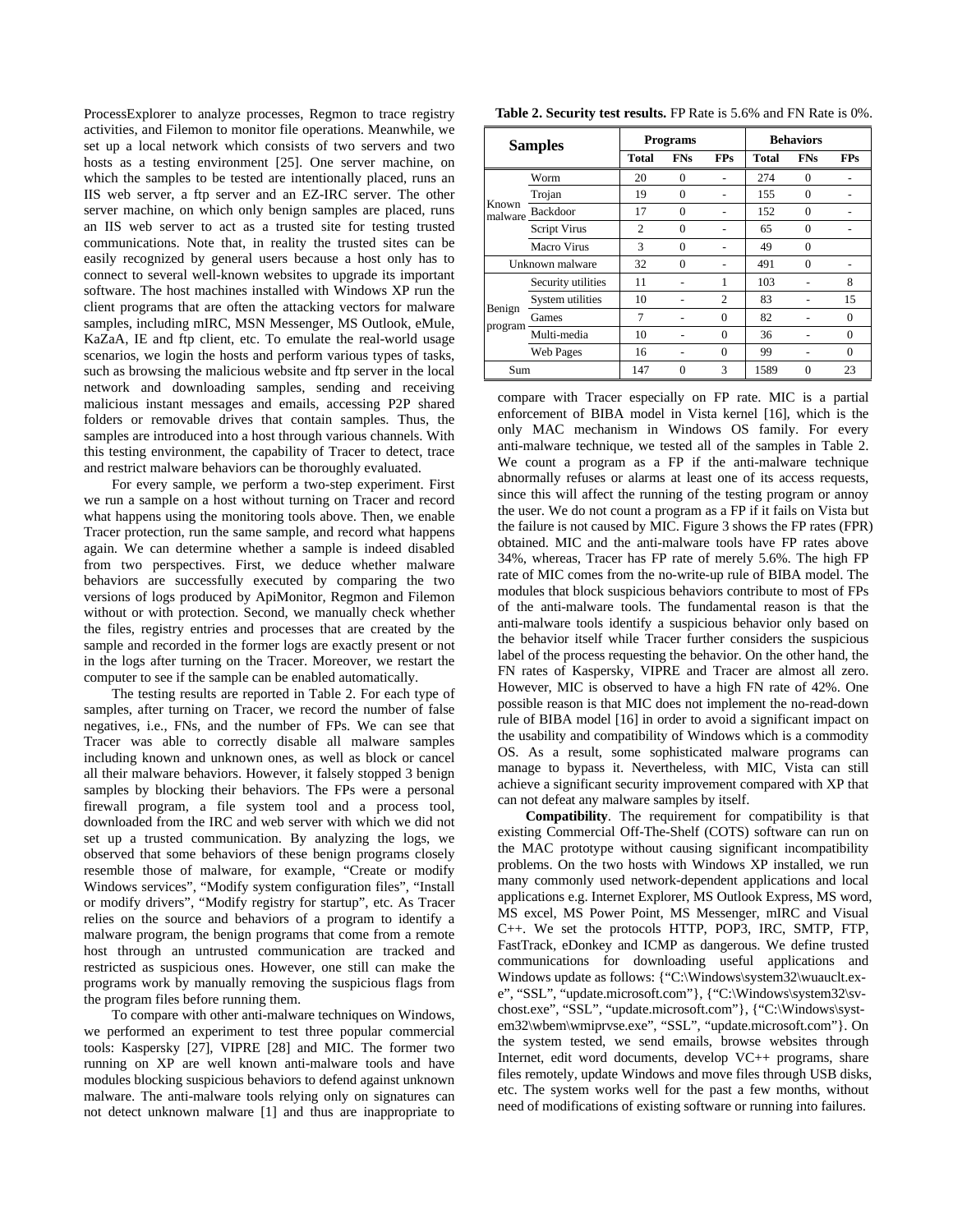

**Figure 3. Comparing false positives with commercial anti-malware techniques on Windows** 

**Table 3. Overhead of Tracer** (CPU Cycles), The columns Tracer-m, Tracer-bf and Tracer-b show the CPU cycles taken by the malware programs, the benign programs with and without suspicious flags running on Tracer, respectively.

| <b>Functions</b>      | <b>Native</b> | <b>Tracer-m</b>                    | Tracer-bf    | Tracer-b                            | <b>IFunctions</b>                     | <b>Native</b> | <b>Tracer-m</b> | Tracer-bf     | Tracer-b               |
|-----------------------|---------------|------------------------------------|--------------|-------------------------------------|---------------------------------------|---------------|-----------------|---------------|------------------------|
| <b>NtCreateFile</b>   | 334492        | 348471(4.2%)                       | 348197(4.1%) | $338506(1.2\%)$ CreateService       |                                       | 6568120       | 6679778(1.7%)   | 6679625(1.7%) | $6568323 \times 0.1\%$ |
| NtOpenFile            | 167620        | 175263(4.6%)                       | 173235(3.3%) | $169713(1.2%)$ OpenService          |                                       | 5490443       | 5609379(2.2%)   | 5609352(2.2%) | $5490560 \times 0.1\%$ |
| NtWriteFile           |               | 245179 324623(32.4%) 278214(13.5%) |              |                                     | $249832(1.9%)$ NtSetValueKey          | 210491        | 225120(6.9%)    | 225093(6.9%)  | $210493 \times 0.1\%$  |
| NtCreateNamedPipeFile | 204711        | 214743(4.9%)                       | 214751(4.9%) | $204789 \times 0.1\%$ ) NtCreateKey |                                       | 281722        | 296371(5.2%)    | 296008(5.1%)  | $281784 \times 0.1\%$  |
| <b>NtCreatePort</b>   | 37241         | 40221(8%)                          | 40180(7.9%)  |                                     | 37275(<0.1%) NtCreateProcessEx 206458 |               | 215435(4.3%)    | 215426(4.3%)  | 208849(1.2%)           |

**Performance overhead**. The performance overhead of Tracer comes from the overhead of executing additional instructions associated with every intercepted system call and Win32 API function. In the following experiment, we evaluate the additional overhead imposed by Tracer enforcement. The test-bed is a Pentium-4 2.8GHz machine with 1GB memory running Windows XP SP2. We first disable Tracer, run a group of benign and malware programs, and count the average CPU cycles spent in each system call and API function through rtdsc instruction. Second, we enable Tracer, run the malware programs, the benign programs with suspicious flags and without suspicious flags to perform the test again. In all tests, the average CPU cycles of every system call or API function is calculated from 100 invokes. Results are shown in Table 3. With Tracer enabled, the malware programs have 1.7%~32.4% more performance penalty than native, while the benign programs have only 0~13.5%. The highest performance penalty comes from the interception of NtWriteFile() as a result of capturing file-copying behaviors. The overhead incurred on benign programs is lower than 2%. Therefore, the general performance impact from the system call and Win32 API function interception is acceptable.

#### **5. RELATED WORK**

The concepts of Tracer model are partially inspired by the MAC models such as DTE [9], LOMAC [3], UMIP [2] and PRECIP [5]. DTE proposed by Lee Badger et al. [9] is a classical MAC model to confine process execution, which groups processes and files into domains and types respectively, and controls accesses between domains and types. Tracer can be regarded as a simplified DTE that has two domains (i.e., benign and suspicious) and four types (i.e., benign, read-protected, write-protected and suspicious). Moreover, Tracer can automatically configure the DTE attributes (i.e., domain and type) of processes and files under the support of intrusion detection and tracing so as to improve usability.

Both LOMAC and UMIP evolve from BIBA model, which aims to add usable and compatible mandatory integrity protections into mainstream operating systems. The LOMAC model deals with the pathological cases in the Low-Water Mark model's behaviors to decrease its partial compatibility cost. The UMIP model is designed to preserve system integrity in the face of network-based attacks in a highly usable manner. The PRECIP model addresses several practical issues that are critical to contain spyware that intends to leak sensitive information. Tracer, however, differs from these

MAC models in that, it traces suspected intruders and restricts their behaviors rather than restricts information flow. With this novel concept, it is able to considerably reduce FPs and automatically deploy security labels, which result in good compatibility and usability. Meanwhile, the philosophy of Tracer is roughly similar to the risk-adaptive access control [10] that targets to make access control more dynamic and flexible so as to achieve a better tradeoff between risk and benefit. Tracer dynamically changes the security labels of the processes that derive from dangerous sources to reduce the risk of executing malware behaviors, while not restricting other behaviors and processes at all to preserve the benefits of compatibility and usability.

Most existing anti-malware technologies are based on detection [22][23][24]. Tracer tries to combine detection and access control so that it not only can detect but also can block malware behaviors before their harming security. Tracer can be used as a complementary technique to malware detection, to act as an automatic intrusion response mechanism of a malware detection system, since it is able to further trace intruders and restrict their behaviors after malware detection. Another anti-malware technology that resembles Tracer is behavior blocking [29], which can confine the behaviors of certain adverse programs that are profiled in advance. However, Tracer does not need to profile program behaviors beforehand, and can confine the adverse programs that execute malware behaviors.

Many commercial anti-malware tools [27][28] also have a behavior-based module to defend against unknown malware programs. The major difference between Tracer and the commercial tools is that Tracer determines a malicious behavior based not only on the behavior itself but also the source of the process requesting the behavior. In other words, Tracer further checks the suspicious label of the process requesting the behavior rather than merely the behavior as anti-malware tools do. As a consequence, Tracer produces much less false positives than that of the commercial-tools as shown in Section 4.2.

## **6. CONCLUSIONS**

In this paper, we propose a novel MAC model that integrates intrusion detection and tracing to defend against malware in a commercial OS. We have extracted 30 critical malware behaviors and three common malware characteristics from the study of 2,600 real-world malware samples and analyzed the root reasons for the incompatibility and low usability problems in MAC, which will benefit other researchers in this area. Based on these